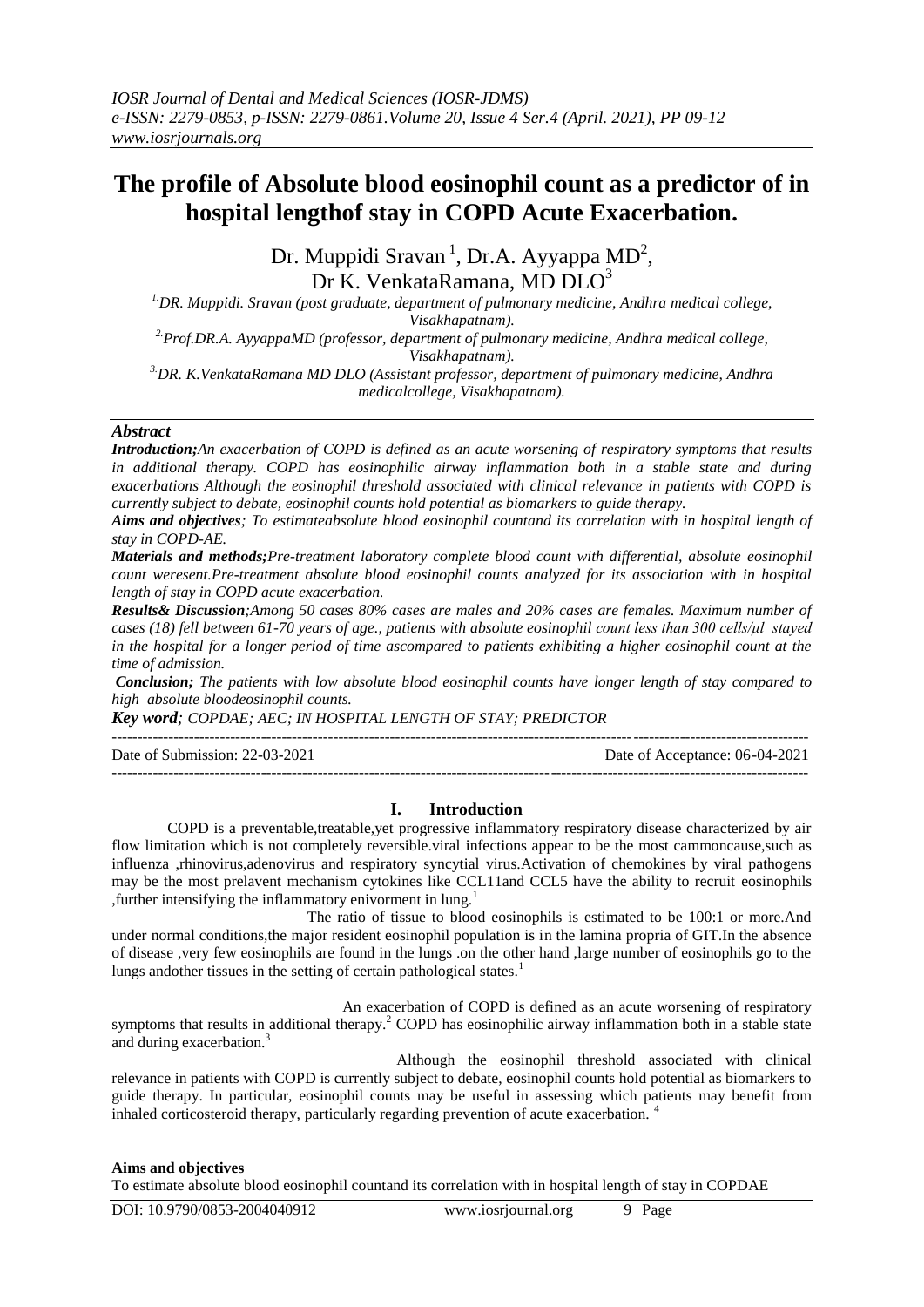## **II. Methodology**

All patients admitted in the department of Pulmonary Medicine with COPD acute exacerbation fulfilling the inclusion and exclusion criteria were taken into the study.

 In all these patients, detailed clinical history including age, sex, socio-economic status and presenting complaints like breathlessness, chest pain, cough with expectoration, fever, weight loss, loss of apetite were taken. Other symptoms of cardiac, renal failure like swelling of feet, abdominal distension, oliguria were enquired

 Past history of pulmonary tuberculosis, any usage of anti-tuberculosis drugs, history of diabetes or any other significant illnesses, contact history with tuberculosis patients and history of smoking were obtained Detailed clinical examination was carried out and routine investigations were done for all patients. Pre-treatment laboratory tests like complete blood count with differential counts, absolute eosinophil count were done. Pre-treatment tests like absolute blood eosinophil count were analyzed for its association with in hospital length of stay in COPD acute exacerbation.

## **Inclusion Criteria**

Patients older than 40 years of age. Patients willing to participate in the study. Patients with acute exacerbation of chronic obstructive pulmonary disease as per anthonisen criteria.

## **Exclusion criteria**

Patient  $<$  40 years of age Patients with and diagnosed as bronchial asthma, bronchiectasis, bullous lung disorders. Patients with active pulmonary tuberculosis

## **III. Material and Methods**

**Study Design:**Hospital based crossectional study

**Study Location**: Government hospital for chest and communicable diseases, Visakhapatnam, Andhra Pradesh **Study Duration**: September 2019 to September 2020 **Sample size**: 50 patients

## **IV. Results**

|                         | ------------ |    |  |  |  |
|-------------------------|--------------|----|--|--|--|
| <b>Sex distribution</b> |              |    |  |  |  |
|                         | Total        | 50 |  |  |  |
|                         | Males        | 40 |  |  |  |
|                         | Females      | 10 |  |  |  |
|                         |              |    |  |  |  |

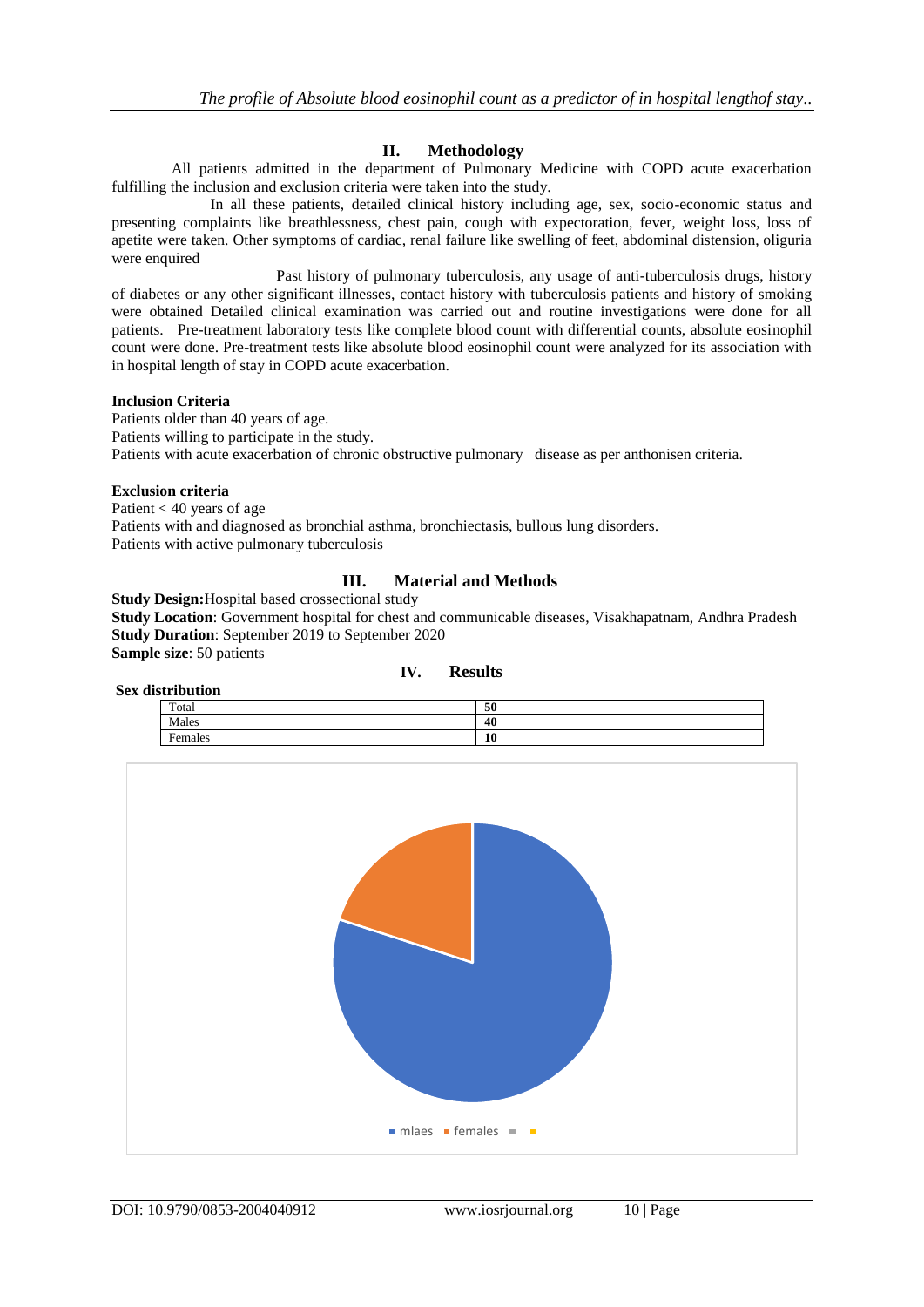## **Age distribution**

| Age       | <b>Total</b> |
|-----------|--------------|
| 41 to 50  | −            |
| 51 to 60  | 17           |
| 61 to 70  | 18           |
| 71 to 80  | -            |
| 81 to 90  |              |
| 91 to 100 | $\theta$     |

## **Smoking status**

| Total             | 50 |
|-------------------|----|
| $\sim$<br>Smokers | 42 |
| Non smokers       | o  |



## **In hospital length of stay**

| In hospital length of stay | Total number of patients |
|----------------------------|--------------------------|
| Less than 5 days           | 10                       |
| 5 to 10 days               | 25                       |
| More than 10 days          | 15                       |

| Absolute blood eosinophil count | Median length of stay in hospital |
|---------------------------------|-----------------------------------|
| Less than 200                   |                                   |
| 200 to 300                      |                                   |
| 300 to 400                      |                                   |

## **V. Discussion**

In our study, all the patients were above 40 years of age . Maximum number of cases (18) fell between 61-70 years. The findings of our study were similar to the established fact that COPD is often a disease of the elderly.

In our study, 80% of patients were males and 20% were females. The higher prevalence in males is due to the cammonsmoking habit in them when compared to females.